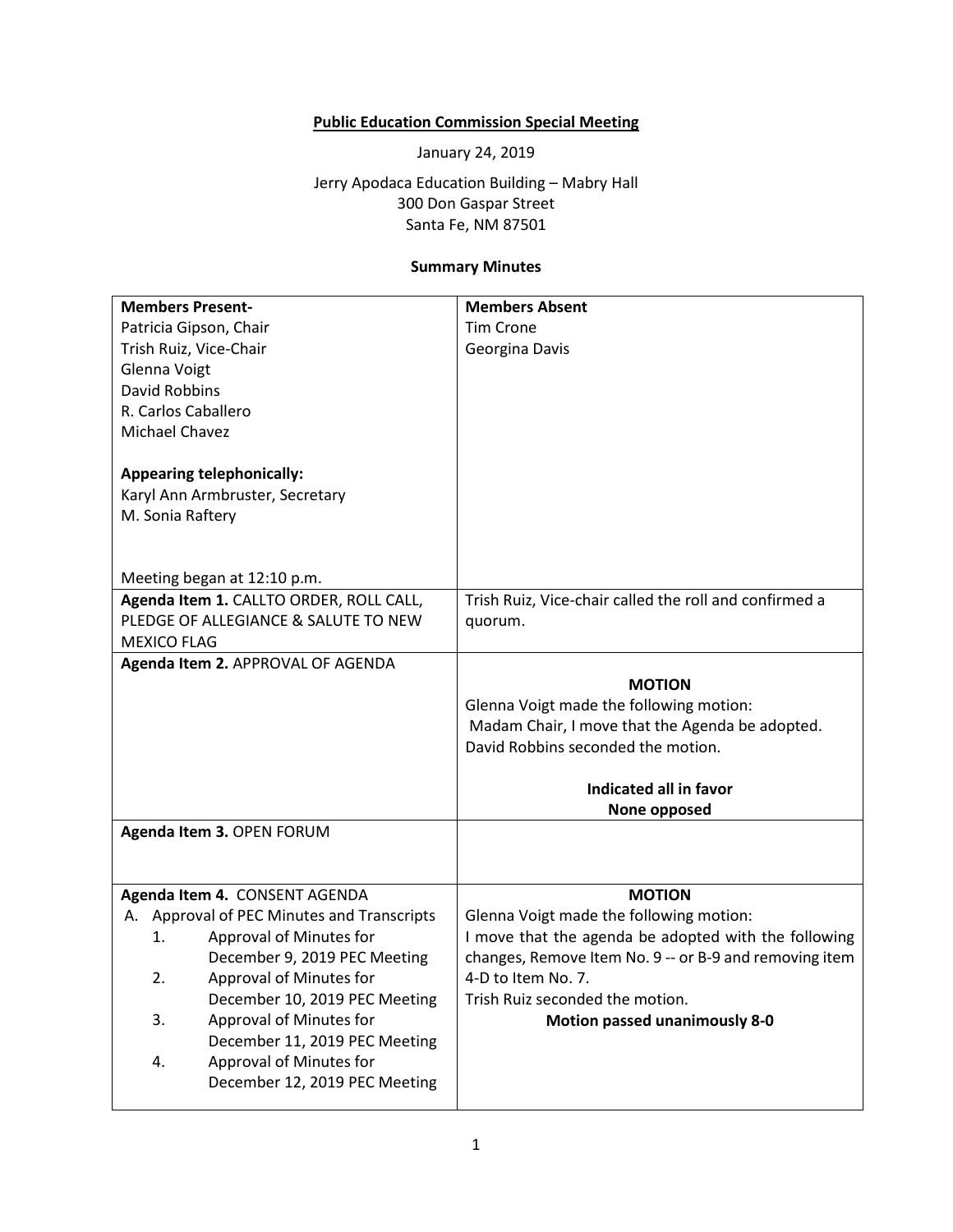| 5.<br>Approval of Minutes for                                          |                                                        |
|------------------------------------------------------------------------|--------------------------------------------------------|
| December 13, 2019 PEC Meeting<br>6.<br>Approval of Summary Minutes for |                                                        |
| December 9-13, 2019 PEC                                                |                                                        |
| Meetings                                                               |                                                        |
| <b>Charter Contract Amendment</b><br>В.                                |                                                        |
| Notifications - Governing board Members                                |                                                        |
| Dzit Dit Lool School of Empowerment<br>1.                              |                                                        |
| Action and Perseverance (DEAP)                                         |                                                        |
| 2. Horizon Academy West                                                |                                                        |
| 3. J Paul Taylor Academy                                               |                                                        |
| 4. La Tierra Montessori School of the                                  |                                                        |
| Arts                                                                   |                                                        |
| <b>McCurdy Charter School</b><br>5.                                    |                                                        |
| 6. Middle College                                                      |                                                        |
| 7. Raíces del Saber Xinachtli Community                                |                                                        |
| School                                                                 |                                                        |
| <b>Southwest Preparatory Learning</b><br>8.                            |                                                        |
| Center                                                                 |                                                        |
| 9. The MASTERS Program                                                 |                                                        |
| <b>Charter Contract Amendment</b><br>C.                                |                                                        |
| Notifications - Business Manager or CPO                                |                                                        |
| 1. Alma d'arte Charter School                                          |                                                        |
| <b>D.</b> Charter Contract Amendment Notification                      |                                                        |
| -School Enrollment Policy                                              |                                                        |
| <b>Estancia Valley Classical Academy</b><br>1.                         |                                                        |
| (moved to agenda item 7)<br>Agenda Item 5A. Formerly Agenda Item 7.    | <b>MOTION</b>                                          |
| DISCUSSION AND POSSIBLE ACTION ON                                      | David Robbins made the following motion:               |
| AMENDMENT REQUESTS AND AMENDMENT                                       | I move the Public Education Commission approve the     |
| <b>NOTIFICATIONS</b>                                                   | enrollment cap increase for Explore Academy to 1,100   |
| A. Enrollment Cap Increase                                             | and amend the charter contract to reflect this change. |
| 1. Explore Academy                                                     | Glenna Voigt seconded the motion.                      |
| <b>School Location within District</b>                                 | <b>Motion passed unanimously 8-0</b>                   |
| (adding building onsite)                                               |                                                        |
| 1. Explore Academy                                                     | <b>MOTION</b>                                          |
|                                                                        | David Robbins made the following motion:               |
|                                                                        | Madam Chair, I move that the Public Education          |
|                                                                        | Commission approve the new on-site building for        |
|                                                                        | Explore Academy-Albuquerque and amend the charter      |
|                                                                        | contract to reflect this change.                       |
|                                                                        | Glenna Voigt seconded the motion.                      |
|                                                                        | <b>Motion passed unanimously 8-0</b>                   |
|                                                                        |                                                        |
|                                                                        |                                                        |
| (Karyl Ann Armbruster has disconnected from                            |                                                        |
| the meeting)                                                           |                                                        |